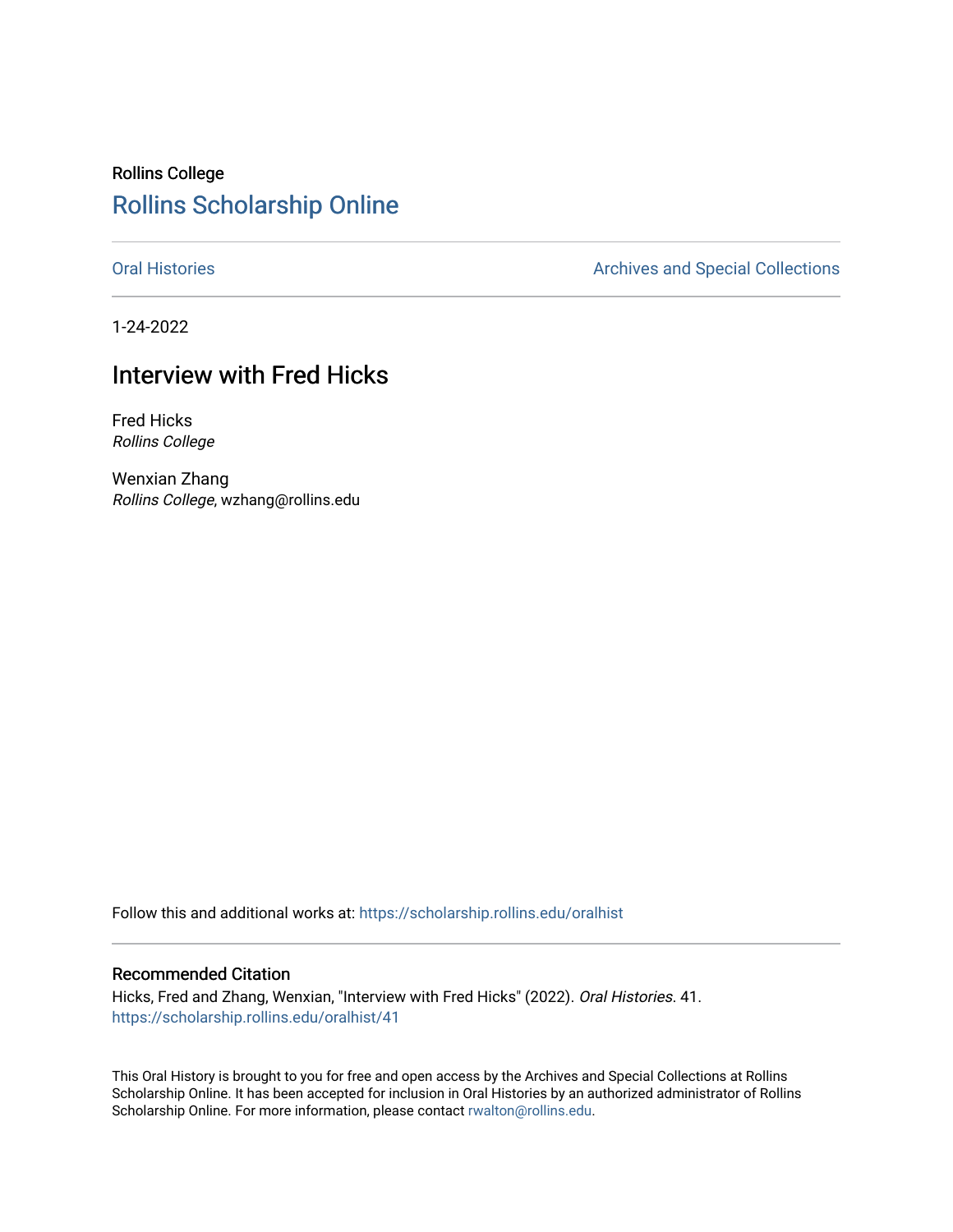

Fred W. Hicks III '79MSCJ '80H *(Photo: Rollins College Archives)*

### *Brief Biography and Background*

*Fred Hicks was Rollins' dean of men and dean of student affairs from 1964 to 1969 and went on to serve the college in a number of capacities in development and administration, and as a professor of history. He was appointed acting president of the college in 1978, between the presidencies of Jack Critchfield and Thaddeus Seymour. In 1979, he was elected president of Wesleyan College (Macon, GA) and served in that role until 1983, when he was named chancellor of Coastal Carolina University (Conway, SC), where the main dining facility is named in his honor.*

*Fred remained connected to Rollins through his service on the museum's Board of Visitors and his generous support of the college, primarily for the museum. Ena Heller, Bruce A. Beal Director of the Rollins Museum of Art, suggests his most significant gift was the creation of The Fred W. Hicks Curatorial Fellowship, which provides in-depth training for students interested in careers in the museum field.* 

> **Interview with Fred Hicks and Wenxian Zhang** Friday, March 24, 2006

[Note: Linda Ehmen, the Cornell Fine Arts Museum registrar in 2006, sat in on this interview and is referenced throughout. The recording this transcript was made from is not available. The text below is based upon the interview and has been edited.]

**WZ:** Good morning. My name is Wenxian Zhang, head of Archives and Special Collections; with me, Linda Ehmen, registrar of the Cornell Fine Arts Museum. Today is Friday, March 24, 2006. We're going to interview Dr. Fred Hicks, who had been vice president of Rollins College, and with a career of fifteen years, right? From 1964 to 1979?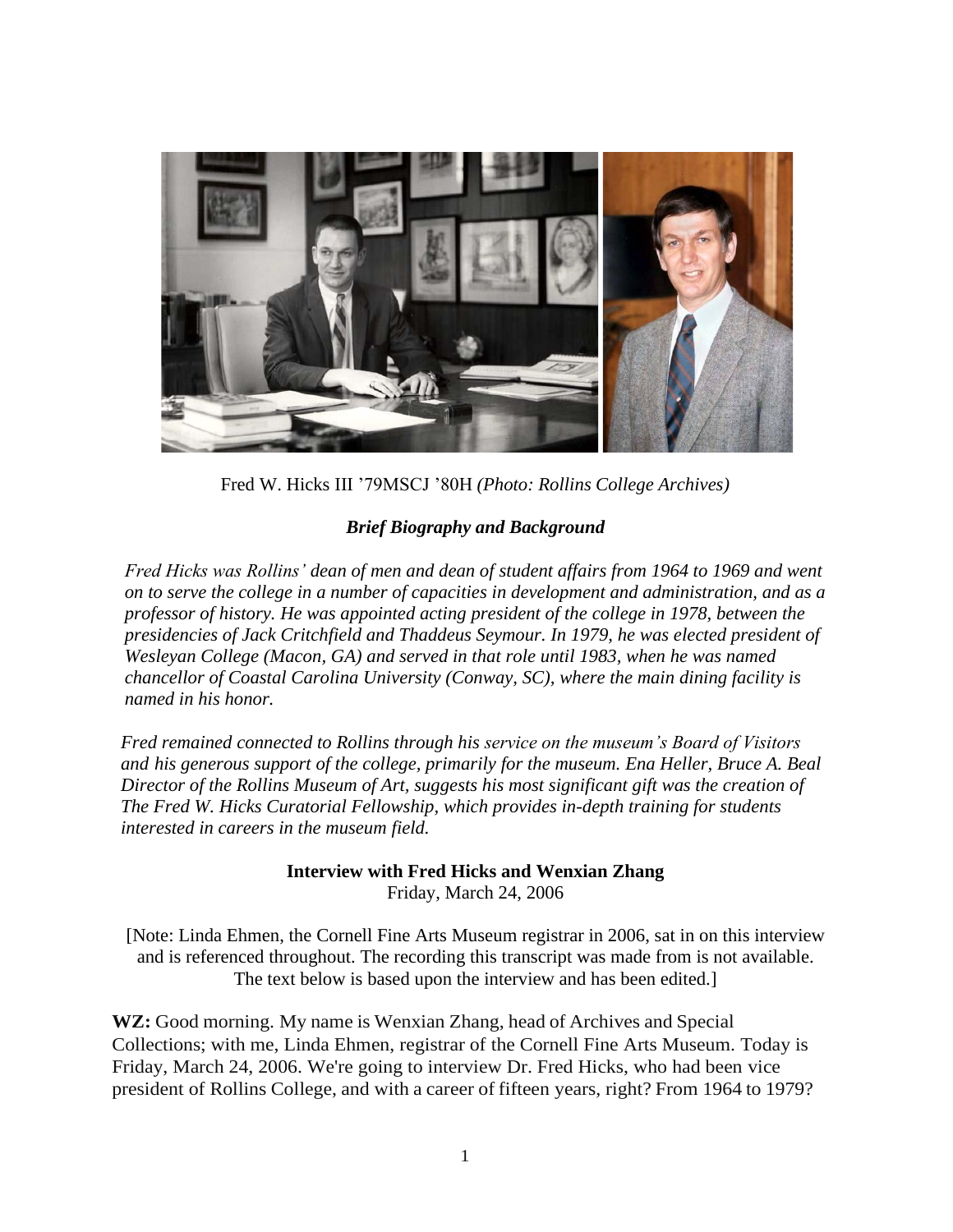### **FH:** Right.

**WZ:** Fred, could you share with us your family background?

**FH:** I grew up in Grosse Pointe, Michigan. Born in Detroit in 1933, the year Roosevelt became president. In my early years, I grew up in the Depression, and some of the time my father was unemployed, and my mother was a schoolteacher. My father was a mechanical engineer and inventor. In those early years, my grandmothers raised me a good share of the time. I remember my mother's family had a farm outside of Jackson, Michigan, near the little village of Rives Junction and remember the outbreak of the war, when the Japanese attacked our military and naval forces at Pearl Harbor. World War II changed a lot of people's fortunes in the United States. My father, with two children, was employed as a chief engineer. He had a deferment, as Dad was a mechanical engineer and was involved in the design and production of artillery and anti-aircraft shells for the War Department. After the war, he was employed as chief engineer for several air-valve corporations, which made equipment for the auto industry. Later he started his own company, and did well.

As to formal education: I graduated from Grosse Pointe High School and received a bachelor's with honors in history at the University of Michigan. A mentor who made a real change in my life, Arthur Edward R. Boak, was the Richard Hudson Professor of Ancient History at the University of Michigan. After graduation, I enlisted in the Army Security Agency, with service in Austria and Germany. After a year at Wayne State University, I returned to the University of Michigan and earned a master's degree in political science and history. Again, a key faculty member who made a difference in my life was Marion Siney, a visiting professor from Western Reserve, who taught a graduate seminar on the origins of World War I. I volunteered to do the research with French sources for the seminar paper, which pleased Dr. Siney greatly. Then I went on, with a Carnegie Fellowship, to earn a Ph.D. in higher education administration at the University of Michigan. Key faculty members were Algo Henderson, John Brubacher, William B. Willcox, and Allan Pfnister. They were my mentors in the Ph.D. program. I received the Ph.D. in June 1963 from the University of Michigan in Ann Arbor.

In August I married Ann McMillan, who graduated from Michigan in June 1963 with her bachelor's degree. Ann is [now] married to Kenneth Murrah and lives here in Winter Park.We have two married children, Sara Malone and our son, Frederick. We spent a year in Arizona, where I was director of financial aid at Arizona State University and taught a history course before coming to Rollins.

We moved to Rollins College in the summer of 1964, when I was appointed the dean of men. Rollins was, to say the least, a different experience for me and Ann. It was unique, and one which has stayed with us to this day. Of all the schools I've been associated with, it's the one that had the most impact on me personally and professionally.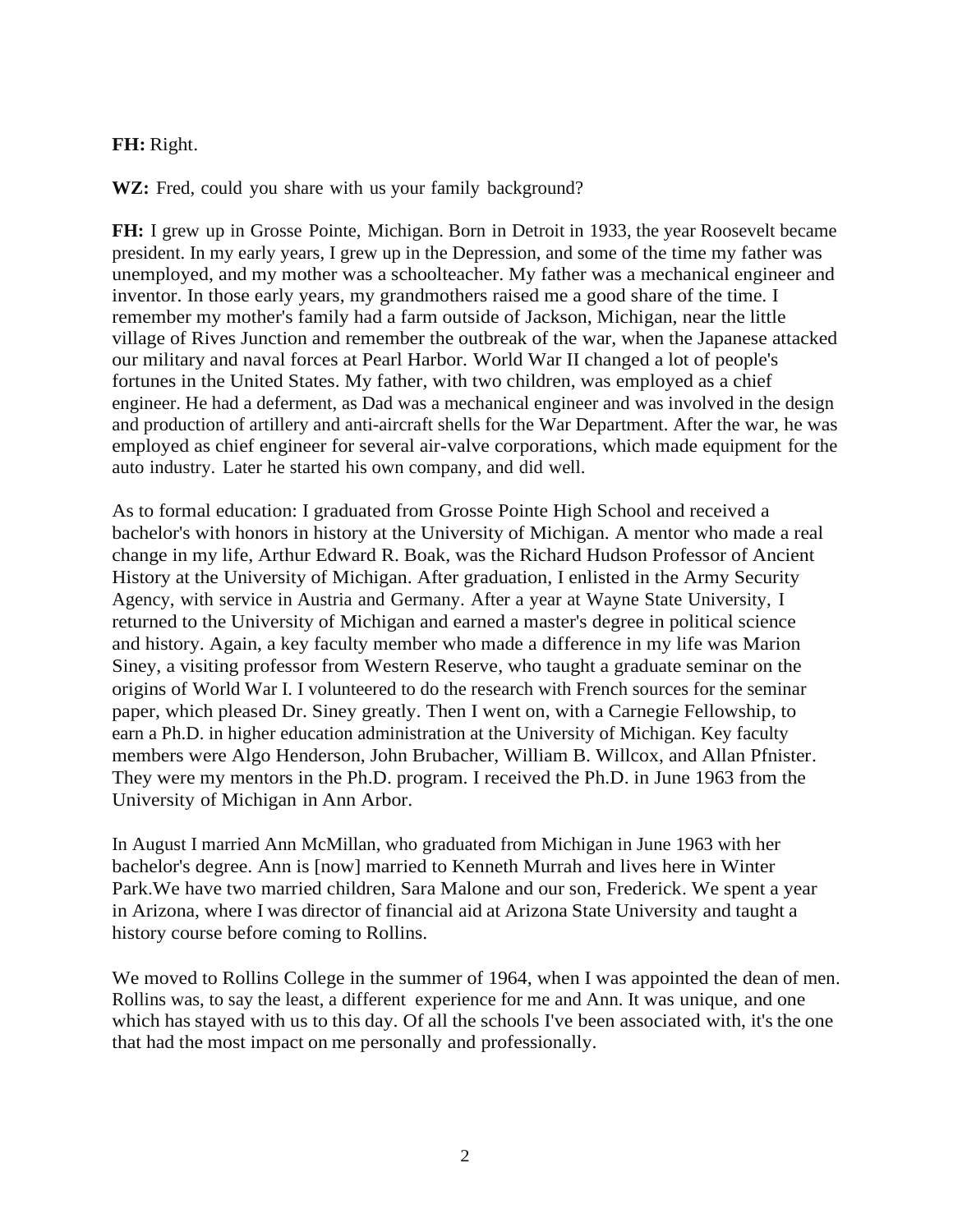

Dean Fred Hicks in 1964-1965 *(Photo: Rollins College Archives)*

I was hired by Edwin Burdell, who had been the president of Cooper's Union in New York, and the dean of MIT in Boston. Dr. Burdell was the dean of the college, and he was the one who hired me, or recommended me to [former President] Hugh McKean. When I was dean of men, a key figure in my early days at Rollins, as I said, was Helen Watson, who was the dean of women. She remains a friend in her nineties, living at Bay Hill.

Edwin and Emma Burdell were also key influences upon me and Ann those first years at Rollins, as were Hugh and Jeannette McKean. It evolved that Hugh and Jeannette would have Ann and me with them at various college-related social receptions and similar occasions. Therefore, while dean of men, I started to move into the field of development and public relations. We would assist the McKeans at Wind Song [their home], at the Orlando Country Club, or elsewhere. I was impressed with the decorative arts at Wind Song. I remember at their Bonita Drive residence, over the mantelpiece, a small work by Paul Gaugin. This visual impact of fine art and the gracious cultured couple that were the McKeans were a significant influence on Ann and me.

When I was working for Jack Critchfield, I earned a master's degree in criminal justice from Rollins College. Later [former President] Thad Seymour invited me back to Rollins after I had left the college to be president of Wesleyan College and awarded me the L.H.D.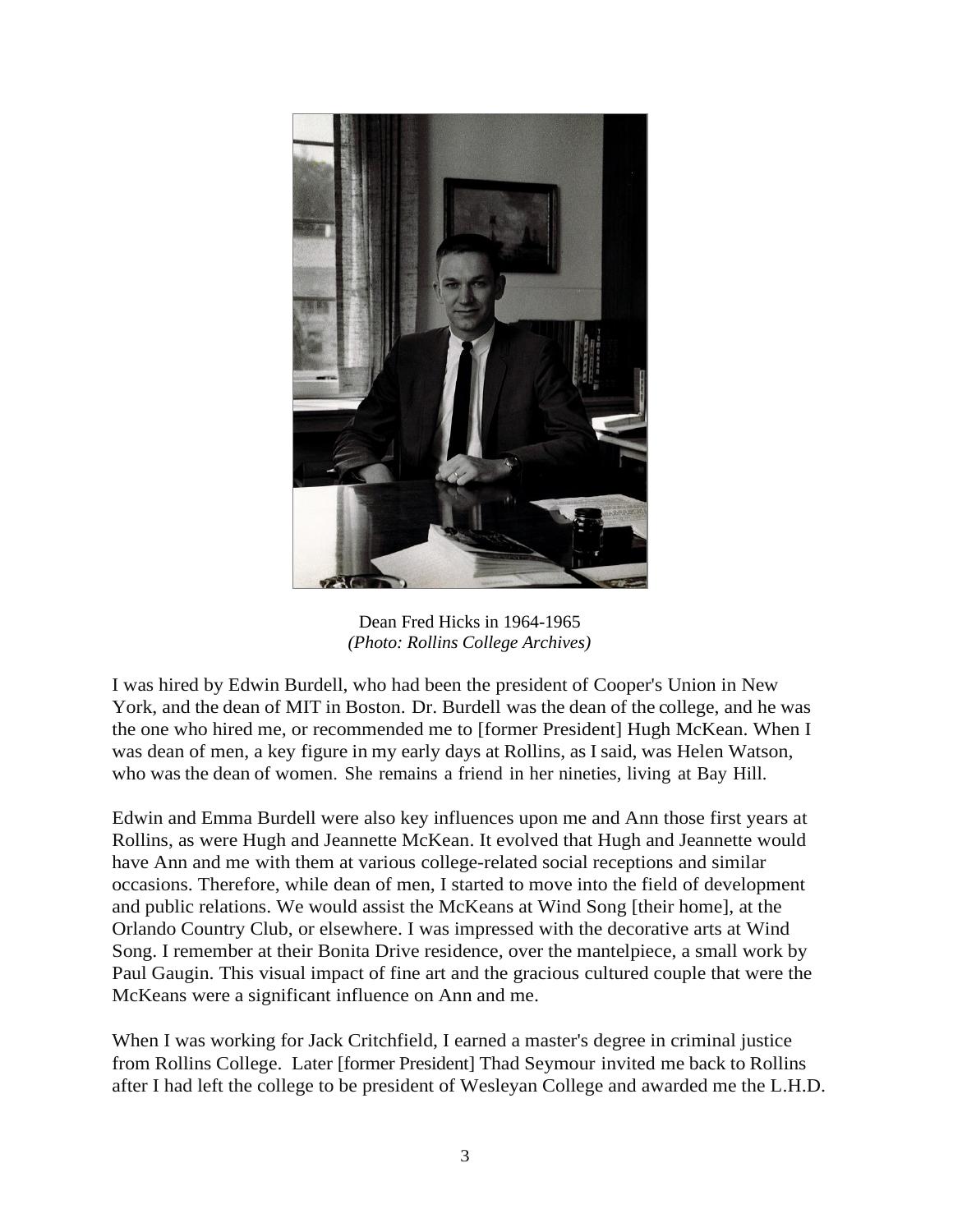

Dr. Fred Hicks (left) and President Thaddeus Seymour (right), ca. 1978 *(Photo: Rollins College Archives)*

At the time I was offered the position of president of Wesleyan College, I was also offered the job of associate commissioner for law enforcement for the State of Florida. One of my instructors in criminal justice was Jim York, who was the chief of police for the city of Orlando. He had been selected by Governor Graham to become the commissioner of law enforcement. He offered me the job of associate commissioner, in charge of the crime lab, the information system, and other support activities, that sort of thing. That would have been too much of a change, but I gave Jim York's offer serious consideration.

Back to Rollins College and the art collection. I understand you've been looking for information on the World War I posters and World War II posters. The posters came from [former President] Hamilton Holt. The founder of the college art collection was Dr. Holt, an amazing collector who so enriched Rollins, prior to the presidency of Hugh McKean.

I understanding you are missing two Kress paintings. These were located in the chapel [Knowles Memorial Chapel] and were stolen in the early days of the Critchfield administration. We searched whatever records we had, but had no available photographs to give law enforcement.

President McKean left the presidency around 1970. The late sixties, with the Vietnam War,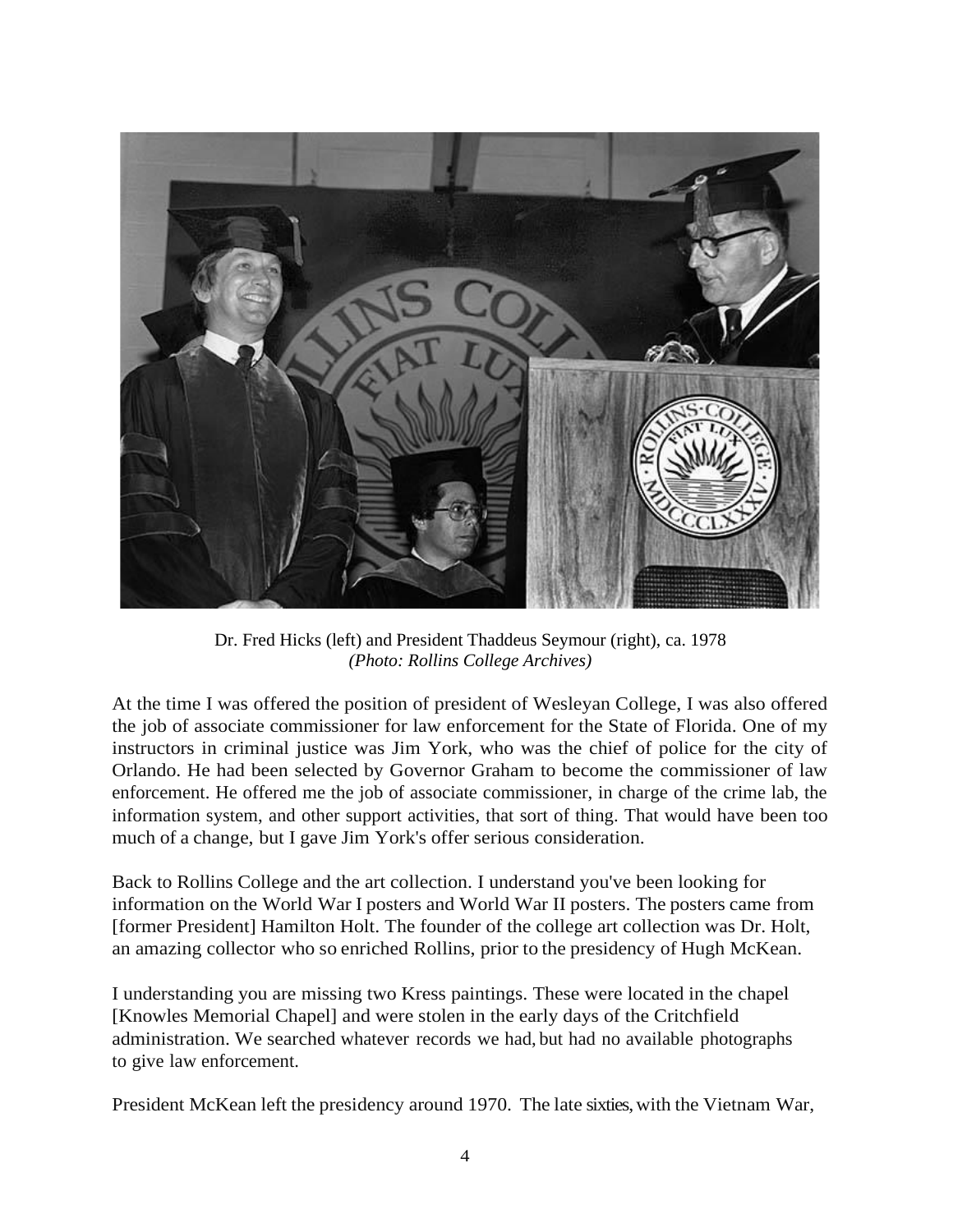were a terrible time for the country and an unpleasant time for the college. When Dr. McKean left the presidency, I went with him as his assistant, and our offices were in what had been Hamilton Holt's house, which Dr. Holt had given to Rollins. It was located kitty corner across from Osceola Lodge, which was the winter home of Charles Hosmer Morse. The Holt House was subsequently sold during the Critchfield administration by the trustees.

The first year Dr. McKean was chancellor, we had on our office walls part of the college art collection. The Holt House was used to locate and store a goodly portion of the college art collection. I can recall, my office was as big as this room that we're in now, with paintings from the college art collection hung throughout the Holt House. The environment for the offices of Chancellor McKean was that of a grand house, finely furnished with art. It was great working there the one year I was Hugh's assistant. Hugh's office was the wonderful large dining room, which overlooked the lake. It was furnished with part of his and Jeannette's personal art collection, as well as a small portion of the college art collection. Upstairs, in every available space, including the closets, was a portion of the college art collection, items which were Hugh and Jeannette's personal collection, and a few, if I recall correctly, pieces—but not many—of the Tiffany collection owned by the McKeans.

That was the year that I worked directly with Dr. McKean, and that's what really started my major interest in the college art collection. The rest of the college art collection was scattered throughout the campus. I had no idea of what we had. I don't think that either Hugh or Jeannette fully knew the extent of the college art collection, which had been assembled by Hamilton Holt over Dr. Holt's lifetime. Add to what had been assembled by Dr. Holt the many gifts that came to the college largely from friends and acquaintances of Hugh and Jeannette, then you begin to have an idea of the magnitude of the college collection.

Jeannette Genius McKean is not given the credit that should be hers for preserving this college. Rollins and Winter Park were largely founded by Jeannette's grandfather, Charles Hosmer Morse. For Jeannette, with the affection and esteem she had for her grandfather, and married to Hugh, who was a graduate and faculty member at Rollins prior to being selected president, the support of the college was a family matter. It was Jeannette's philanthropy that kept Rollins intact during some of its most challenging years.

Not to put too fine a point on it, Hugh and Jeannette regarded the students, faculty, and staff at Rollins as part of the family. It is difficult for us in this modem day and age to understand their view of the Rollins community. Near the end of Hugh's career as president, in my judgment, Dr. McKean was treated somewhat badly by some of the younger faculty and some students. Hugh and Jeannette certainly harbored no ill feeling as witness their continued concern, support, interest, and affection held by them for the Rollins faculty and students during their lifetime.

When Jack Critchfield became president, in his first year in office he received a wake-up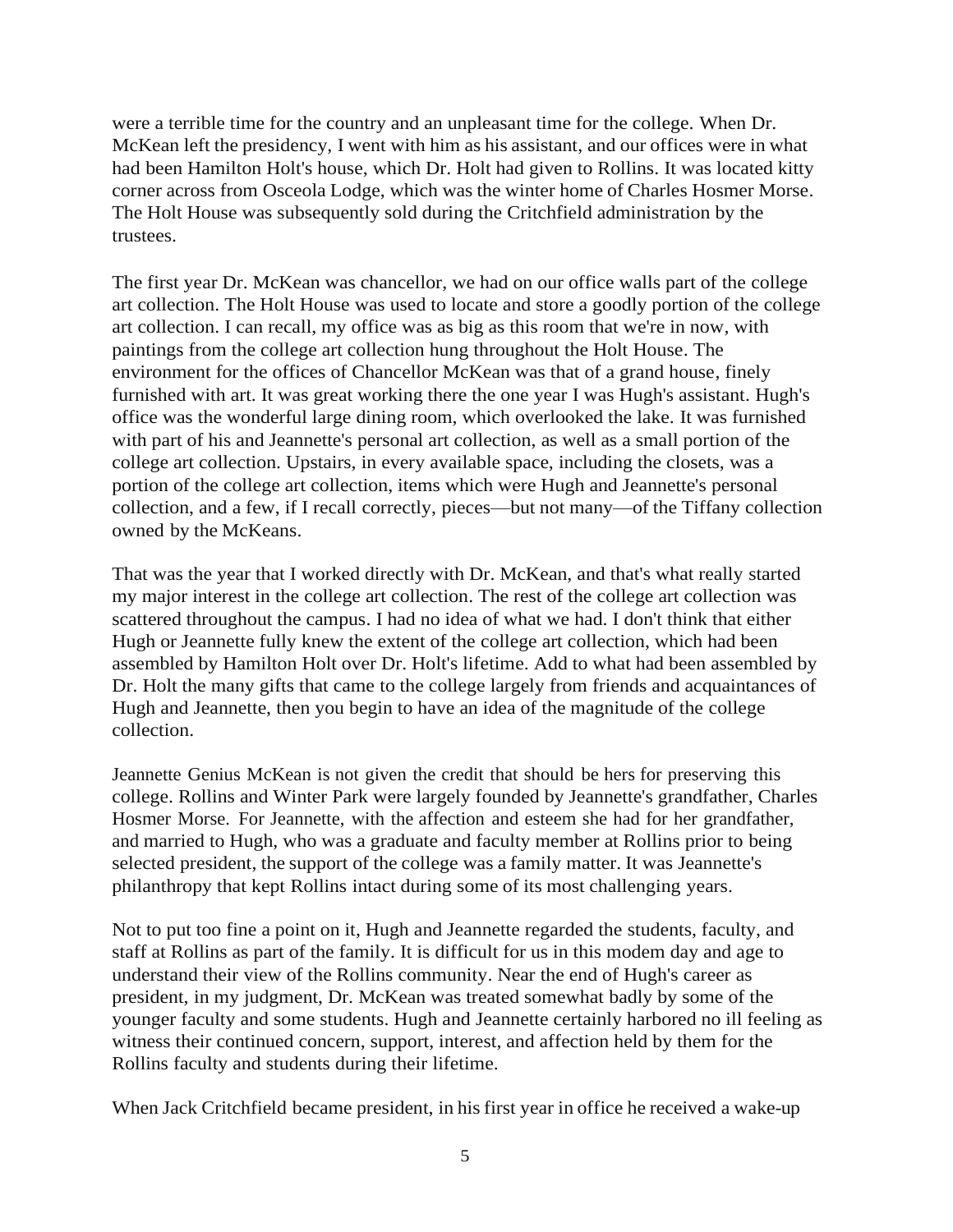call as to the financial situation of the college. Gifts and support began to fall. Jack could not sustain to a significant extent the funds which had come to Rollins through Hugh and Jeannette's efforts. I had observed their efforts, as both my wife and myself had assisted the McKeans on many social occasions. They secured the funds for the college from their friends, and they did it in an understated way. The McKeans started the Patrons' Program. Participants were their friends from the social and business society of Central Florida and elsewhere. Hugh also started a Conquistador Program for larger donors. Support came to Rollins from Jeannette and Hugh's friends in New York and elsewhere. Winter residents to Winter Park were also participants in supporting Rollins. The science building [Bush Science Center] was a reflection of the friendship between the McKeans and Archie and Edyth Bush. The Crummer School was built through the friendship of the McKeans with Trustee Buck Alleman and his wife, Kay, who knew Roy Crummer. The people, friends of Hugh and Jeannette, who supported the college were the crème de la crème of Central Florida society and beyond.

Working that year with Hugh McKean was an eye-opener as to the extent of the college art collection and particularly to the extent of Hugh and Jeannette's art collection, in particular the works of Louis Comfort Tiffany. Hugh and Jeannette were personal friends of Tiffany's family and heirs, and of course, you know the story of how the McKeans saved what was left of Laurelton Hall. The exhibit this coming fall at the Metropolitan Museum in New York promises to be spectacular. And of course, you can see the wonderful collection of Tiffany in the Morse Museum of American Art here in Winter Park.

The two personal employees of the McKeans most involved in maintaining and keeping track of the McKean collection and the college art collection were Bruce Marcellus and Mary Ann "Winkie" Colado. Bruce was the "gofer" guy for Hugh and Jeannette when they had to move, store, or maintain their art collection, including the Tiffany items. Winkie Colado is a graduate of Rollins, I believe an art major, but with no professional museum training. She cataloged the college art collection and maintained the McKeans' art collection, with her office in the old Morse Gallery of Art on the campus. Bruce and Mary Ann were on the college payroll, paid from funds provided by Jeannette. Both Bruce and Winkie would also collect the gifts given to either Rollins or the McKeans, as well as purchases the McKeans made for their personal art collection. For instance, I can remember Bruce and Mary Ann driving to Palm Beach to bring back to the college the paintings and decorative arts left to us from the Irving and Janet Reuter estate.

It is important to understand that while Hugh was president, and without any fanfare, at the end of each fiscal year, Rollins would come up short in balancing the books. Jeannette, God bless her, would write a check, and there would go the deficit. Although I cannot attest to this, I suspect, they were assisted in this philanthropy by John [former treasurer and trustee] and Sylvia Tiedtke. John and Hugh were longtime, close friends. Rollins owes a lot to the generosity of Hugh and Jeannette, and John and Sylvia. Two great couples!

When President [Paul A.] Wagner was forced to resign, after his stormy short tenure, I was told—and after Hugh had been elected president by the trustees and faculty—Hugh, John,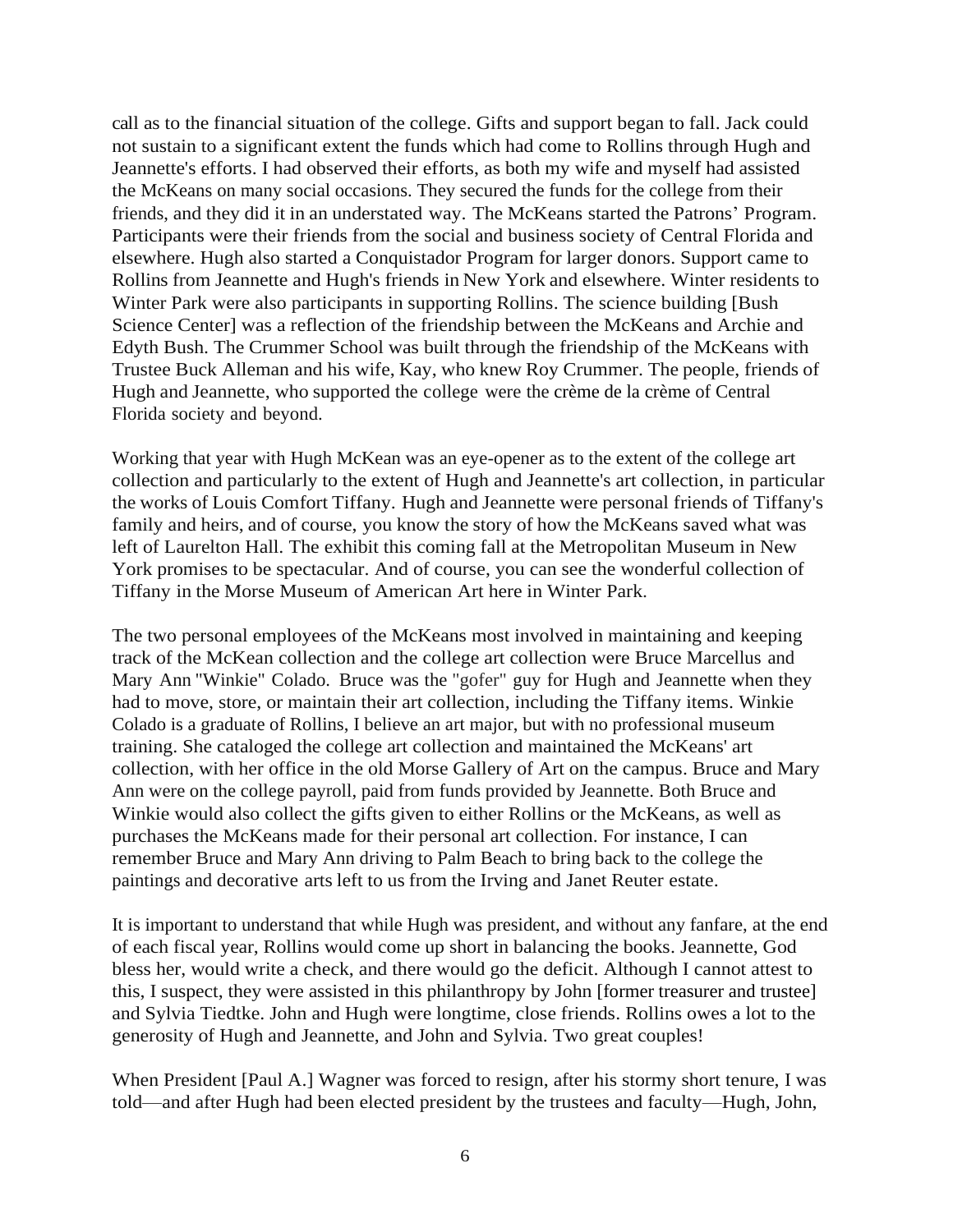and Alfred Hanna [former professor and trustee] met and decided, Hugh, you're president; John, the vice president of finance; and Dr. Hanna will have charge of the academic life and the library. I knew Dr. Hanna and his historian wife, Kathryn Abbey Hanna. Alfred or "Fred" Hanna initiated the Book-A-Year program for the support of the library. Jeannette McKean, Hugh told me, was very fond of the Book-A-Year program, and I know she supported it loyally during her lifetime.

During Jack Critchfield's first year as Rollins president, Ann and I became acquainted with Jack and his first wife, Nancy. In Jack's early years, we would babysit their two young children when Jack and Nancy were scheduled for alumni trips outside of Winter Park. During Jack's first year, he would meet with Hugh from time to time at the Holt House to keep Hugh abreast of what was current on campus. Jack also wanted to explore how he as president might move the support the McKeans had brought to the college to Rollins under the new leadership. Hugh was resistant to having his and Jeannette's friends solicited for support of Rollins purely on the basis of that personal friendship—and properly so, I might add.

I was at the age (thirty-seven) where I had a lot of energy, and frankly felt underutilized. I could only occupy so much of my time with work which would help Dr. McKean as chancellor of the college and as chairman of the Board of Trustees. The remainder of my time was spent learning from Hugh what I could about art, Tiffany, and the college art collection, and exploring related files which Hugh brought with him from his tenure as president of Rollins. Hugh McKean was a wonderful mentor and teacher. I will always treasure his friendship.

It was during that year I realized Rollins had a major challenge down the road, sooner rather than later. The college collection was scattered all over the campus and beyond. The Morse Gallery of Art was built with funds given by Jeannette as a memorial to her grandfather. It could not possibly come close to holding the college art collection. Storage areas were limited, and periodically the exhibition area of the museum held works from the McKeans' Tiffany collection.

Near the end of the year, Jack asked me to return to the campus as his executive assistant. I was tasked with securing and expanding Rollins' fundraising programs. Dr. Critchfield was an excellent fundraiser, particularly with the business community and other friends of the college. Dr. Critchfield was the first to cultivate in a systematic fashion, and I don't mean this in a bad way, the Cornells [George D. and Harriet W. Cornell]. It was through Jack's efforts that funds came to Rollins for the Cornell Fine Arts Center and the Art Department, the Keene Music Building, and other major projects. Another important member of Jack's fundraising team was Jim Sheldon, who retired to Winter Park from Chicago. Jim was a successful business executive from Chicago, and before coming to Florida had secured considerable resources for the University of Chicago. Between the three of us, we intensely "mined" and cultivated the corporate community, the alumni, patrons, parents, foundations, and other friends of Rollins. Give Jack Critchfield the credit for the first organized and structured development program for Rollins. As you know, the development program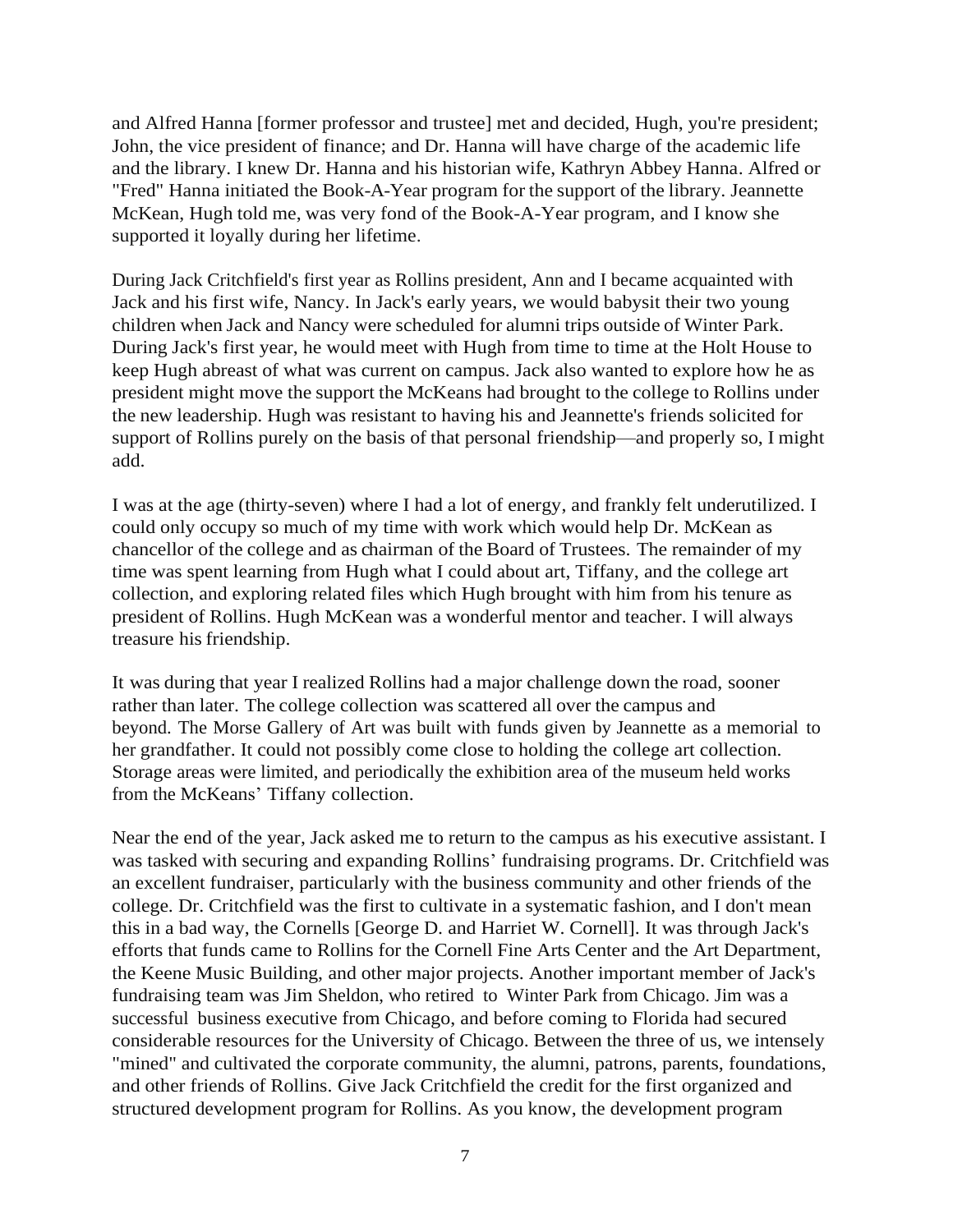progressed after the Critchfield administration with Thaddeus Seymour's tenure as president, and reached a pinnacle of success with [former President] Dr. [Rita] Bornstein, who surpassed all of her predecessors in one fell swoop with the gifts to Rollins from Harriet and George Cornell. Incredible!

After I returned to campus in an active way as Jack's assistant, and with the addition of Jim Sheldon to the advancement team during President Critchfield's administration, Rollins, as funds became available, constructed new academic buildings, new residence halls, disposed of off-campus real estate, sold yachts that had come to the college—one of Hugh's programs—and "pumped" a considerable sum into faculty salaries and the academic programs. It was an exciting period of achievement and improvement for the college.

Asthe academic facilities were improved and programs expanded and new buildings added, it became a problem of freeing up the areas in which the college art collection was stored. The buildings which I recall initially [that] had portions of the college art collection included the Parsonage, the old Baptist Church (Bingham Hall), the basement and undercroft area of Knowles Chapel, the entire basement of Rose Skillman Hall, the off-campus Holt House, Casa Iberia, the old Morse Gallery of Art, the Warren Administration Building, and bits and pieces in the residence halls and other places that have slipped my mind. Intermingled with the college art collection was the personal collection of the McKeans. Fairly soon, however, the McKean Tiffany collection and other works belonging to them on the campus that were not in storage on the Wind Song property and elsewhere were removed. With the construction by the McKeans of a Morse Gallery on Welbourne Avenue, behind Jeannette's Center Street Gallery, most of the McKeans' art collection, Tiffany and otherwise, was removed from the campus.

Some items remained in what I will call a "twilight zone." For instance, Hugh and Jeannette had purchased from salvagers a portion of the old Seminole Hotel, and it had been stored in the basement of the chapel and in the basement of Rose Skillman Hall. Furniture which was given to the college, as well as Oriental carpets, were also used in college buildings or were in storage on the campus. At some point, Bruce Marcellus and Winkie Colado left the college, and to a certain extent, there went the memory or history of the art collection. I am attempting to give you an idea of the extent of the challenge. The records kept by the McKeans as to the Tiffany collection and their other personal art collection were excellent, at least from what I had seen. And the college art collection started by the Hamilton Holt estate and record of gifts to the college from Dr. Holt's time, maintained by Winkie Colado, were fairly accurate, within the limits of her knowledge. There was a serious effort by the college and the McKeans to separate the two art collections, but it was inevitable there would be problems in separating some items.

At some point, early on in the Critchfield administration, Hugh stepped down as chancellor and as a member of the Board of Trustees, and concentrated on the Tiffany collection. Hugh also became a trustee of the [Edyth] Bush [Charitable] Foundation.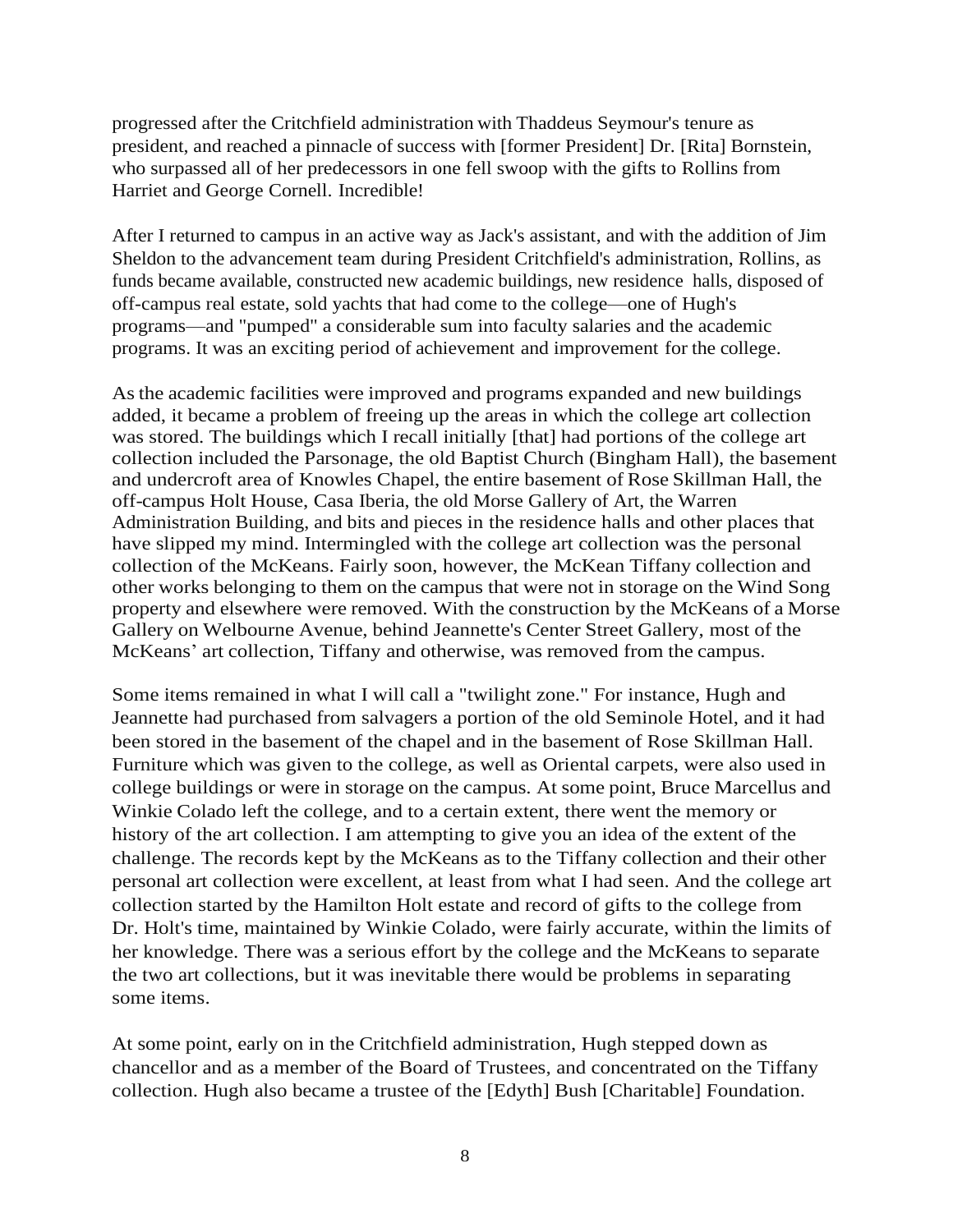Soon after, the college trustees sold the Holt House property. We then had to bring the college art collection in the Holt House onto campus in space we did not have.

Two early projects for Jack were to find a campus home for the Music Department and a new facility for the Art Department. The music faculty was located off campus in Martin Hall, which the trustees wanted to sell. The Art Department was located in an old facility which had been the dining hall, before it was replaced by Skillman Hall. Rose Skillman, by the way, was a friend of the McKeans from Michigan.

President Critchfield secured the funding for a new music building from the Keene family, the Rogers family, and others; and resources, principally from the Cornells, for a new museum and facility for the art faculty. The latter presented a problem: the most obvious site for the new art museum and art teaching facility was the campus location of the Morse Gallery of Art.

Belatedly, I believe, it became apparent that locating or replacing the Morse Gallery of Art with the Cornell Museum would be a concern for the McKeans. Jeannette had a great affection of pride and love for her grandfather, Charles Hosmer Morse. And indeed, the college should have understood and been sympathetic to her feelings. At the least, Rollins should have consulted with the McKeans prior to the decision to locate the new Cornell Museum on the campus site of the Morse Gallery of Art.

It was a real problem for the college. I engineered a resolution which allowed the McKeans to take the Morse Gallery of Art name with them for the new gallery being built on Welbourne Avenue. The relationship between Jack and Hugh by this time was cold and correct. The college certainly did not need and did not want to lose the interest, affection, and support of the McKeans for Rollins. It was a close call. I took it upon myself—not as a college matter, but as a personal concern—to maintain the McKeans' interest in Rollins. I was then and am now genuinely fond of this wonderful couple.

Prior to the inauguration of the new Cornell Fine Arts Museum, I made sure one of the three galleries was named for Jeannette. One other gallery was named for Mary Knapp, a friend of the McKeans who had left her estate to Rollins. There were a number of estates that came to the college through the friendship which the McKeans had with people, not only in Central Florida, but in Chicago, New York, Detroit, and elsewhere.

I made sure throughout the time I worked for Jack Critchfield that I had regular meetings with Hugh at his office on Welbourne Avenue or at the restaurant [La Belle Verrière], which was named for a derivative of the French noun *le verre*, roughly translated as "the beautiful glass." The McKeans owned the restaurant, near Jeannette's Center Street Gallery, and several of the Tiffany windows in their collection were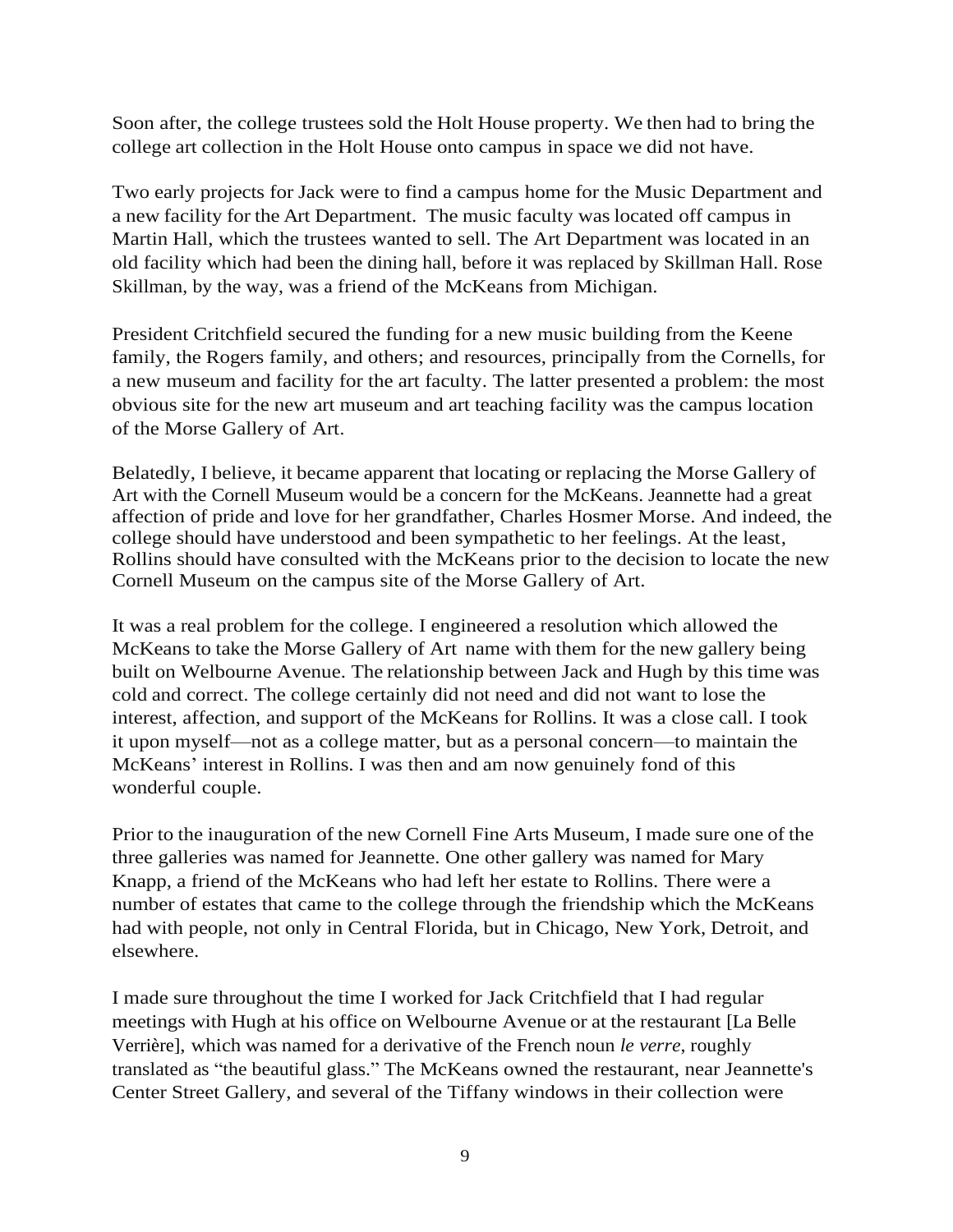part of the ambience of this elegant French restaurant. Often, after meeting Hugh in his office, he would take me to lunch at the McKeans' restaurant. In any event, I made sure that Hugh knew what was taking place on the campus on matters which were of interest to him. There was little direct communication between Hugh and Jack.

Hugh had become both a mentor and personal friend by this time. In these meetings and luncheons, we would not only discuss college matters, but also art, the Tiffany collection, and the book on Tiffany that Dr. McKean was writing. I worked very hard during the Critchfield years to preserve Hugh and Jeannette's interests in the college. It was at one of the luncheons that Hugh told me that someday I would be thanked for preserving, protecting, and conserving the college art collection. "Without you," he said, "it would have been lost."

In order to free up space on the campus, not only for the new buildings, but also to clear some of the other buildings for other purposes, we had to make some difficult choices as to what to keep, maintain, and conserve of the art collection.If Rollins had available funds, the college probably should have rented an air-conditioned warehouse and put it all in storage until we could obtain professional assistance in making the choice of what to keep and what to sell. We were under the gun, we had to do something, and so some items were sold which should have been kept. During these summer sales, we even had shoplifters appear.

When we were ready to begin construction of the Cornell Museum of Fine Arts, the old Morse Gallery on the campus was still loaded with items from the McKeans' art collection. Hugh had a major problem finding space off campus for the storage of their items in the Morse Gallery, on the site of new Cornell Museum of Fine Arts. There were cross words between Hugh and Jack. This situation complicated the relationship of the McKeans to Rollins, through their antipathy towards Jack Critchfield. Hugh also never forgave Jack Critchfield for the destruction of the historic Parsonage. In hindsight, the destruction was a terrible decision. Yes, I had a major challenge keeping his and Jeannette's interests on an even keel. Yet I want it clear that Hugh and Jeannette, during the Critchfield years, never lost interest in Rollins.

In any event, the Cornell Art Center was constructed, consisting of the museum and a separate adjacent structure [that] housed the art faculty and art students. Previously, the art faculty and students had been housed in Beans (the dining hall). Since I had pushed Jack to make the facility a reality, I took pride in the result.

Then we began to move the things we had managed to preserve into the new museum. I became the first director of the museum, which became one of the many hats I wore. I continued to serve Rollins as executive assistant to the president and as director of development and public relations. As we began to move, particularly the paintings, to the museum, we found that a number of them had suffered wear and tear. Some were ripped;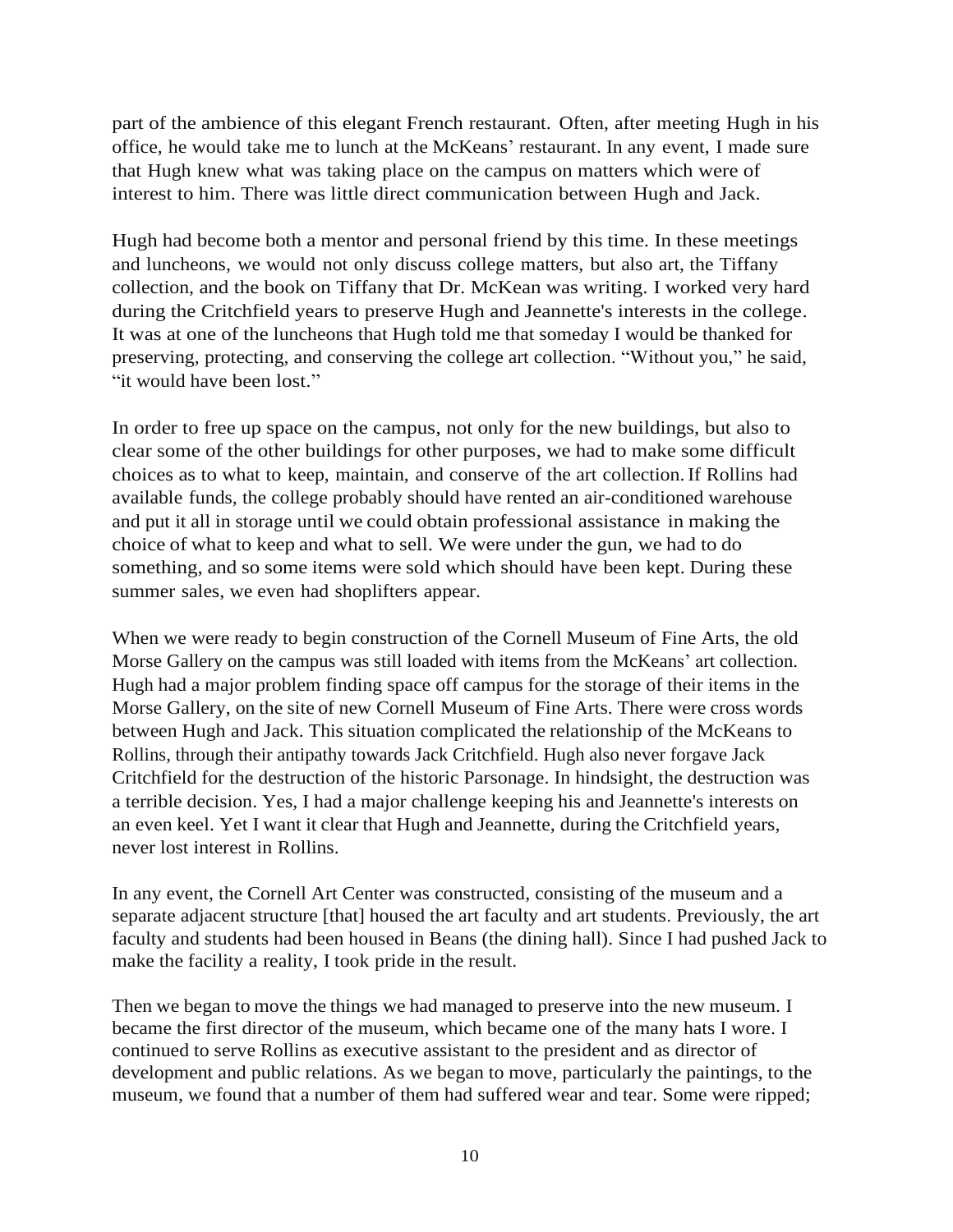others, the painting was beginning to flake. Some of the works on paper were discolored and suffered from heat and humidity damage. So I took it as my challenge, the securing of the funds needed to conserve and repair as many of the oils as possible. It was an ongoing process, which was still incomplete when I left Rollins in 1979.

With the inauguration of the Cornell Museum, the gifts of art to Rollins began anew at a fresh pace. I created the Board of Visitors to help secure funds to support the collection, as well as the activities of the museum. It was an incredible group, and I count it as a significant contribution to the advancement of Rollins.

I remember early on after the dedication of the museum, I told Jack Critchfield that we needed to recruit a director for the museum. Critchfield just looked at me and said, "You're the director of the art center," so I became the first director of the art center. Of course Hugh McKean was a good mentor, a good teacher; I had learned a great deal from him, but I clearly had to learn on the fly to be a director. With everything else I was supposed to accomplish for Rollins, with fundraising the most important of several hats, the museum and the art collection took a back seat.

Well, with the help of the Board of Visitors, and the recruitment of excellent members, we established a minimum of programs and activities. It was fortunate for Rollins that the first board as well as the successor boards have been top flight. Joan Wavell succeeded me as director. The first professional to head the museum, of course, is Arthur Blumenthal.

With all the change in facilities and programs, the destruction of the Parsonage, and the personal antipathy between Jack and Hugh, it all combined to make for a tense situation more often than it needed to be. The McKeans believed, with some justification, that Jack really didn't care about the art collection. I don't think Jack really did, to tell you the truth. Jack, as president, had more pressing priorities and interests. I think, too, that the McKeans simply viewed Jack as an outsider. Perhaps you can't succeed a longterm president without offending in some ways your predecessor. But I don't want to put too fine a point as to the antipathy between the two men.

The Casa Iberia was another problem, which Linda brought to my attention this morning. The Casa Iberia was one of Fred Hanna's favorite projects. Dr. Hanna was primarily responsible for the Latin America programs at Rollins. He had secured funds and community support for the Casa Iberia. After Dr. Hanna's death, the Parsonage, where Fred had his office, assisted by his longtime friend Kay Lehmen, was destroyed, as I previously mentioned. I think—I know the McKeans were shocked by the destruction of the Parsonage. They felt the history and heritage of the college was beginning to crumble; the heritage of the college, from their point of view, was being violated. There was one point when I felt we had completely lost the support of Hugh and Jeannette: when Critchfield cancelled the Fox Day tradition. I retrieved the Fox and returned it to Hugh McKean. Then, during the time I was acting president and after Thad Seymour was elected president, the Fox was returned to the campus. The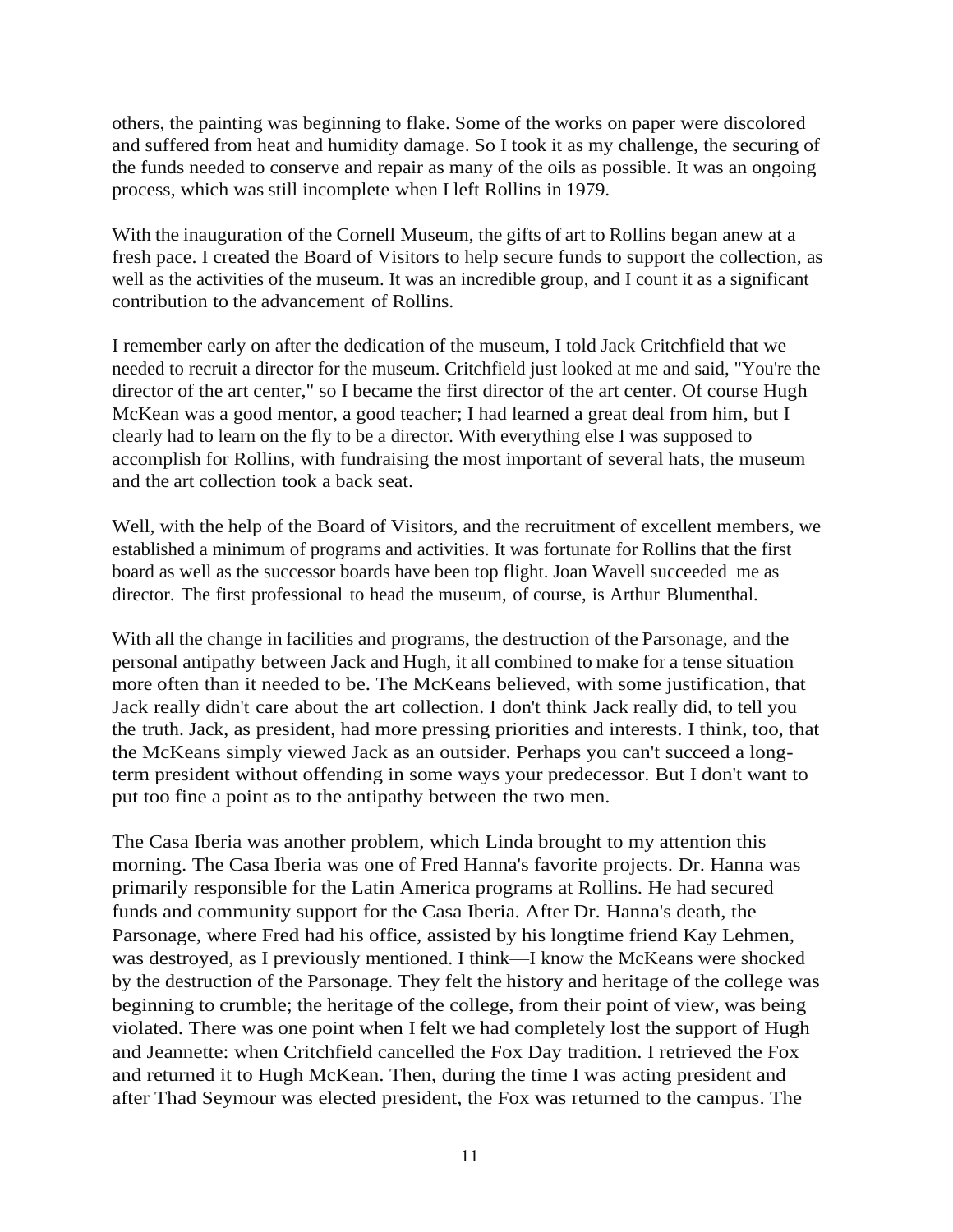Fox Day proclamations written by Hugh are a work of art, witty and wise.

During those years that I worked for Dr. Critchfield, as I have said, I maintained a close relationship with Hugh. When he was in town and it was convenient for him, I would have lunch with Hugh, pretty much on a weekly basis. As Hugh developed the Morse Museum on Welbourne, and as he began to write his book on Louis Comfort Tiffany, we would tour the facility as it was developed. Often we would just chat and talk about art and Tiffany. During these talks, sometimes followed by lunch at their restaurant, Hugh rarely brought up the subject of Rollins College. However, I would initiate conversation on Rollins activities and accomplishments which I knew were of interest to him and Jeannette, such as the Book-A-Year Program. At some point, Hugh was elected to the Bush Foundation board. Over the years, the Edyth Bush Foundation has been a key part of the progress of Rollins. I did not use these conversations to patch up any kind of working relationship between Jack Critchfield and Hugh McKean. It just was not in the cards. The relationship was cool and distant. Hugh was my mentor and a personal friend, and I want that thoroughly understood. And Jeannette, one of the most gracious women I've ever met, was generous and self-effacing. I will admit that I engineered an honorary degree for Jeannette during the Critchfield administration.

There were times Hugh, after he left the presidency of Rollins, was criticized by members of the college family—college community is a better way of putting it particularly Hugh McKean's style of being president. You have to remember, the only real president he knew before he became president was Hamilton Holt, and, if nothing else, Hugh was in Holt's image. I mean, McKean ran things as Holt ran them. And that was why I think a lot of criticism came on Hugh, because he patterned himself on Dr. Holt, and Hugh had been a faculty member during Holt's time. It always intrigued me that the faculty who criticized Hugh were criticizing one of their own. Hugh, nonetheless, always was gracious towards the faculty and student critics and did a lot of things for them that they'll never know about.

And gradually, Hugh put aside his antipathy for Jack and the McKeans' support for Rollins grew stronger. The whole situation greatly improved, I am told, during Dr. Seymour's presidency.

Let me ask you now to go back and ask any question you want, either about the art collection or the college.

WZ: Okay, let's go back. Let's see—you were not the first one in your family to go to college, right?

**FH:** No, my mother graduated from the University of Michigan, where she met my dad. At the end of their sophomore year, they married, and he went to work at the old McCord Radiator Company in Detroit. Mom taught mathematics in high school until I arrived on the scene in 1933.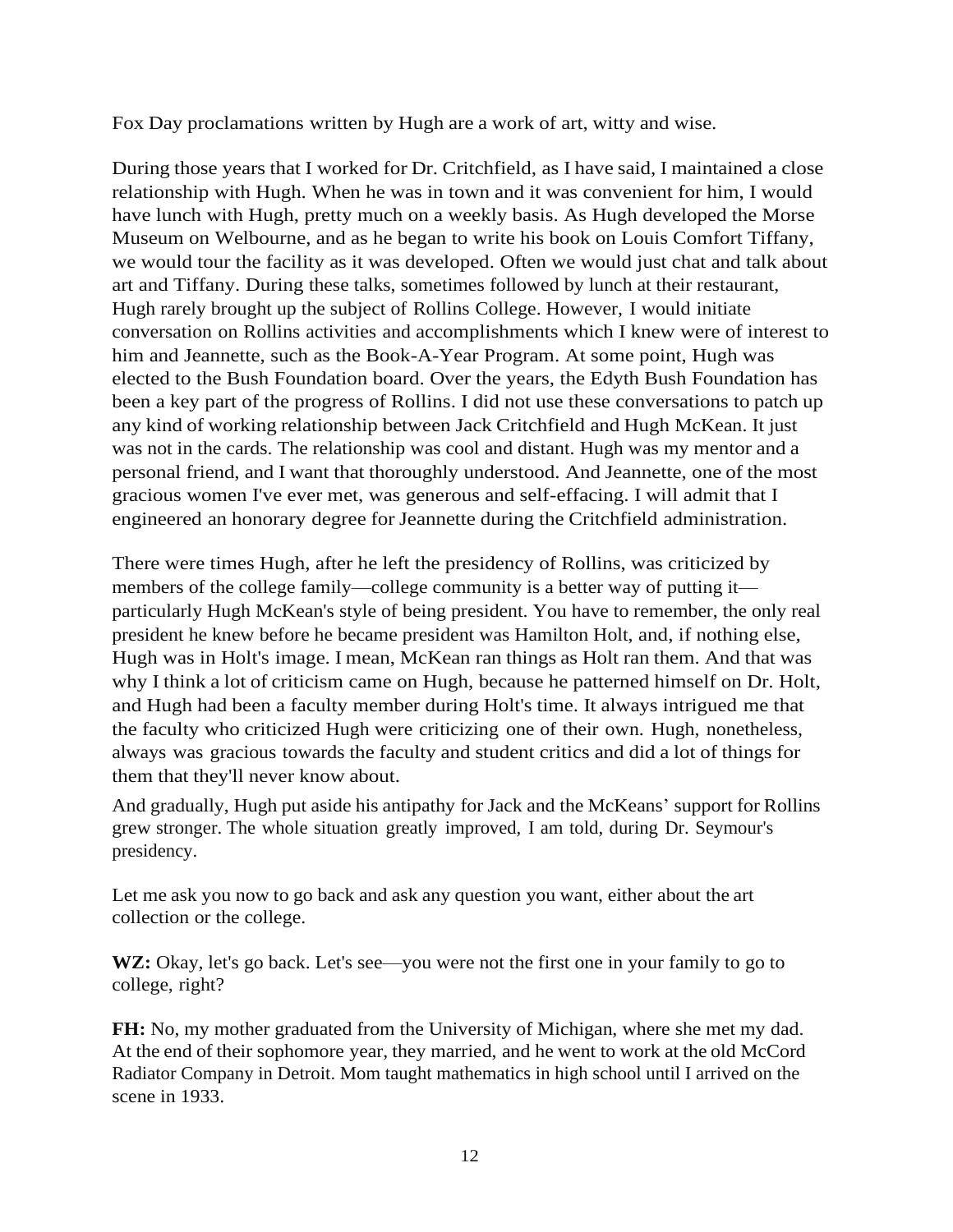My mother, Evelyn Blair, came from a farming family. Her family immigrated to Michigan from Canada. On my mother's side I have Scotch-Irish and German ancestors. On my father's side it's German, Norwegian, Welsh, and English. They came to Detroit from Philadelphia.

WZ: So what made you decide to major in history? And tell us briefly about your teaching career as a history professor.

**FH:** It was in my first undergraduate course from Dr. Boak on the Roman Republic that he invited me into the honors program. In graduate school, I was a teaching fellow one year at the University of Michigan; taught two courses at Arizona State University; several courses at Rollins College; then did not teach again until I left the position of chancellor of Coastal Carolina University in 1985. I taught courses in the history of the Vietnam War, history of modern France, and courses in recent British history. I retired from Coastal Carolina University at the end of 1998 as distinguished professor emeritus of history.

**WZ:** So after you received your graduate degree, you went to Arizona State University. So basically all your time up till then was all in public, state universities—

**FH:** Right, at Michigan, during the graduate work for my M.A. and Ph.D., I held various jobs with the dean of students' office and with the supervisor of university extension centers throughout the state. One of my high school teachers at Grosse Pointe High School was Ralph Steffek—I haven't thought of that name in years. Ralph Steffek was in charge of all the extension centers of the University of Michigan, which varied from the Upper Peninsula all over the state. I also was research assistant for a year for Lyle Nelson, who was vice president of public relations at the University of Michigan. I still remember, one of the assignments which Dr. Nelson gave me was to research the background of a political cartoonist from Finland, who worked for the main newspaper in Helsinki. This gentleman was visiting the university as a lecturer and was world-renowned for his satire. Then I worked for Bud Rea, who had been the longtime dean of men at Michigan. When Bud became director of financial aid, I became one of his two assistants during two graduate years. I should make it clear that by the time I embarked upon my Ph.D. program, Dr. Algo Henderson had recruited me into the newly established Center for the Study of Higher Education through a Carnegie Fellowship.

My Ph.D is in higher education administration, received in 1963. The majority of my years were spent in college and university administration, with experience in two private schools, Rollins and Wesleyan, and three state universities: Michigan in Ann Arbor, Arizona State University in Tempe, and Coastal Carolina University in Conway, South Carolina. It was in 1985 when I became a full-time history professor.

**WZ:** But my real question is, what made you decide to come to Rollins, a small liberal arts college?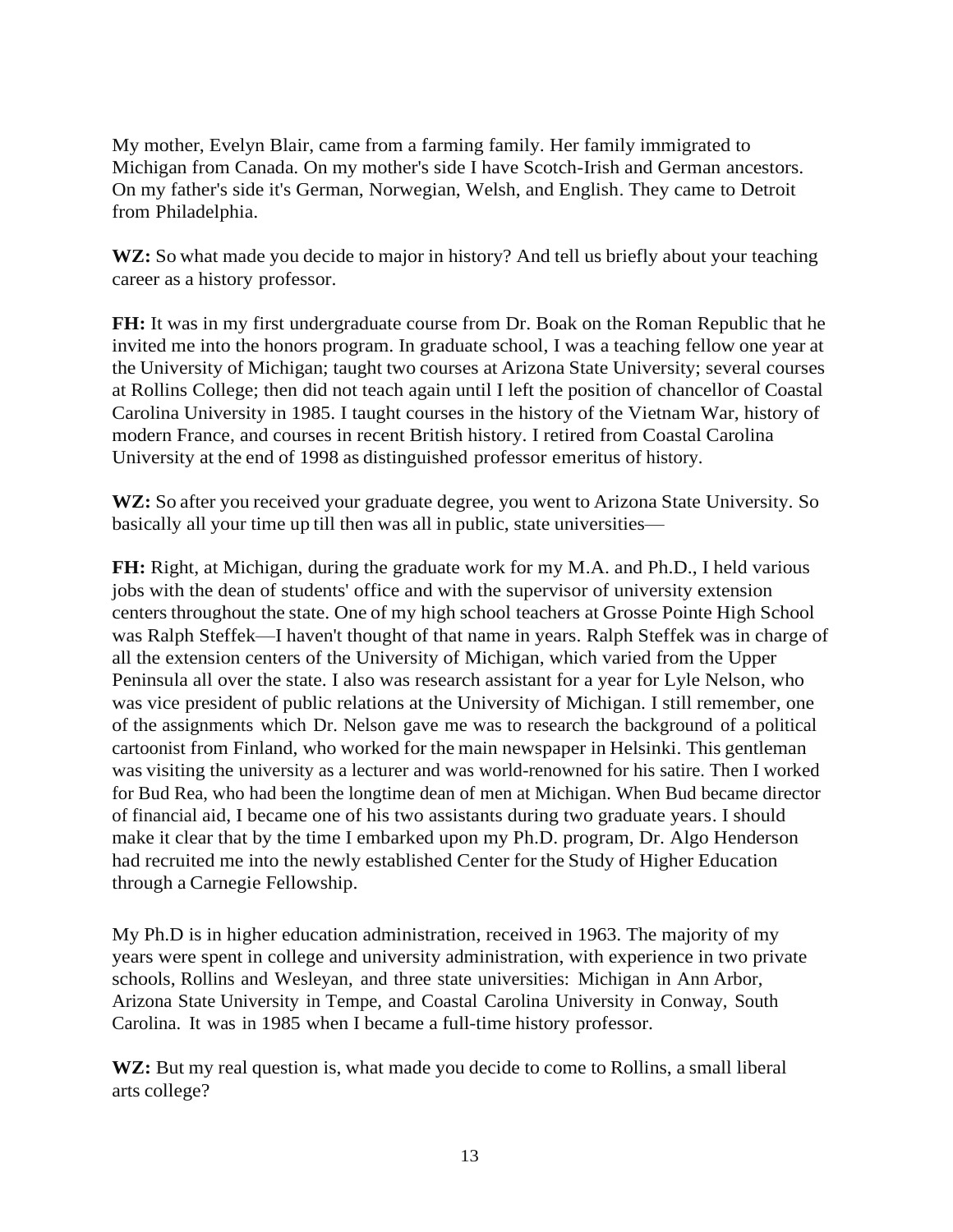**FH:** We were only in Arizona for the one year I was director of financial aid. Ann and I went to Arizona after we married. She received her B.A. and me the Ph.D. at commencement in June 1963. We married in August. That summer, before we married, I was offered the position of director of financial aid at a college in New York, which was part of the state university system. It was my first job offer, but I turned it down, much to Dr. Henderson's dismay, and accepted the position of director of financial aid at Arizona State University.

At ASU I worked for Weldon Shoftstall, who was the dean of students. This was the1963- 1964 academic year, and the period when President Kennedy was murdered in Dallas. Dr. Shoftstall was a pleasant enough individual, but was a member of the John Birch Society and somewhat vocal about it. Shoftstall saw a Communist under every rock and wanted to impeach Earl Warren, the chief justice of the U.S. Supreme Court. Dr. Shoftstall was entirely too far right for Ann and me. So we decided on a search. President Homer Durham knew I was not happy working for Shoftstall, so he helped me in the search. I had met with Dr. Durham and shared my feelings and opinion of the situation in the dean of students office. President Durham was a Mormon, a fine gentleman, and an excellent president. So I shared with Dr. Durham what I thought of Shoftstall's politicalization of the dean of students office. Durham didn't commit, but he certainly smiled and winked. I knew that he would suppport me, but he did not want me to put the Shofstall problem on his plate.

Ann and I decided which states would be of interest. We knew we did not want to go back north; we had experienced too many Ann Arbor winters. We narrowed it down to public and private schools in California and Florida.

I learned that Rollins was looking for a dean of men. We did our homework and research on the college, and I sent off a letter of interest to the dean of the college, Edwin S. Burdell. The campus interview went well, and we immediately hit it off with Edwin and Emma, who would soon become close friends. Two key people who advised Burdell on my hiring were Ted Darrah, dean of the chapel, Wendell Stone in the Philosophy Department—and Paul Vestal in Biology. I later found out that they were close faculty friends and advisors to President McKean. Ted, Wendell, and Paul urged Burdell to hire me, and I know Burdell was so inclined. When I say Dr. Burdell hired me, I mean, he, Ted, Paul, and Wendell all met together, and they advised Hugh, This is the man you should hire. So I was hired on my initial visit. The most charming part of the interview was the conversation with Wendell Stone, standing looking out over Lake Virginia. It was a relaxed and pleasant time. How could one not like Rollins? Ann and I fell in love with this unique college. Ted Darrah became a close friend, and in his wise and witty way steered me through campus politics. Dean Darrah had an incredibly positive impact on the students in particular and the college in general. What a wonderful human being!

**WZ:** How do you view your Rollins career? What do you feel that your achievement you are most proud of is?

**FH:** That is a hard question. The college became personal to me and Ann. If we had it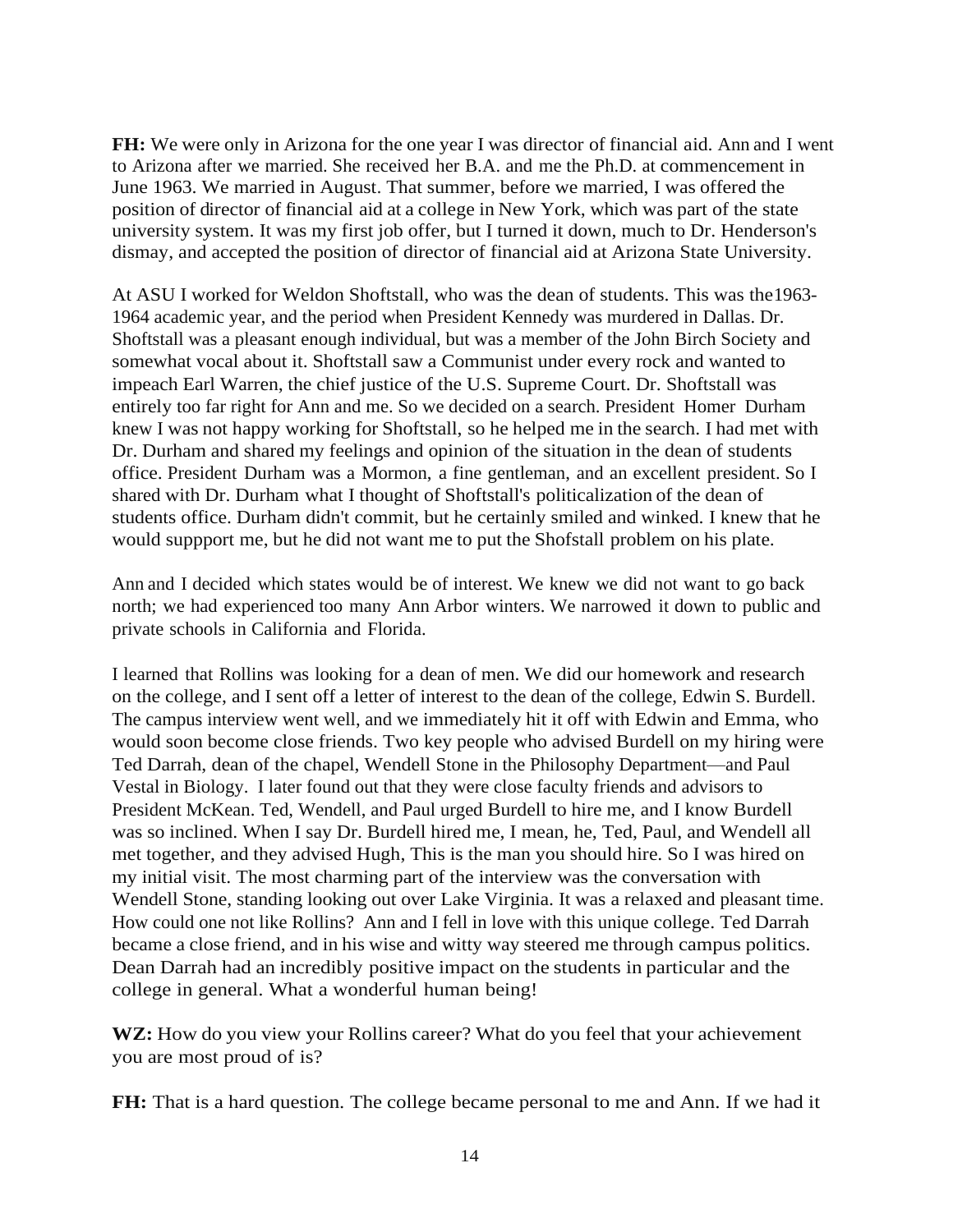to do all over, we might never have left in 1979. I felt at age forty-six and after my time as executive vice president, and briefly as acting president, that we ought to take on the challenge of a college presidency. In the search for Dr. Critchfield's successor, I was the in-house candidate. When I reflect upon it, it probably was just as well I was not selected. I had too much baggage from my days as dean of students during the 1960s. I believe it is difficult to become president of a school where you yourself have matured. There is too much memory, community memory, that goes into it. Nevertheless, I had significant support from the community and from the faculty. Initially the trustees elected me as executive vice president because of the success of our development activities and my participation in the community activities of Winter Park and Orlando. It also became clear the trustees wanted me as executive vice president so they could make me acting president when Jack took early leave and became president of the Winter Park Telephone Company.

At first I refused to become a candidate—in fact, Hugh McKean said to me, after the three candidates for president had been selected and visited the campus, and Thad Seymour was selected—that Ishould have made the committee come to me and offer me the position. This evidentially was what happened when Hugh succeeded Paul Wagner as president.

During the time I was refusing to declare myself a candidate, several members of the search committee came to me and told me I had to declare my interest. Because of my high visibility in the Winter Park and Orlando community, the committee was bombarded by letters, recommendations, and phone calls. I even think the lady who ran the liquor store on Park Avenue (laughs) sent in a recommendation to the search committee.

In any case, Karl Peters [former professor] on the search committee came to me and said, "Now, you've just got to declare yourself a candidate, we're getting all these recommendations," and I said, "No, I don't really want to do that." He said, "Oh, you just have to do it," and so I did. Big mistake. I was later told by a faculty friend on the search committee, Elinor Miller, that was all they needed to eliminate me from the final three. It was a setup. I had good friends on the search committee, and I think they did the best they could.

After Thad Seymour became president, I returned to the position of executive vice president. I don't believe Dr. Seymour was comfortable with me holding the title of executive vice president. He wanted to convert me to vice president for development. It made for an awkward year for both of us. It was clear if I was to remain at Rollins, it would be as vice president of development. It was during Thad's first year as president that I was selected to become president of Wesleyan College in Macon, Georgia. Wesleyan College is the oldest college chartered in the world to grant degrees to women.